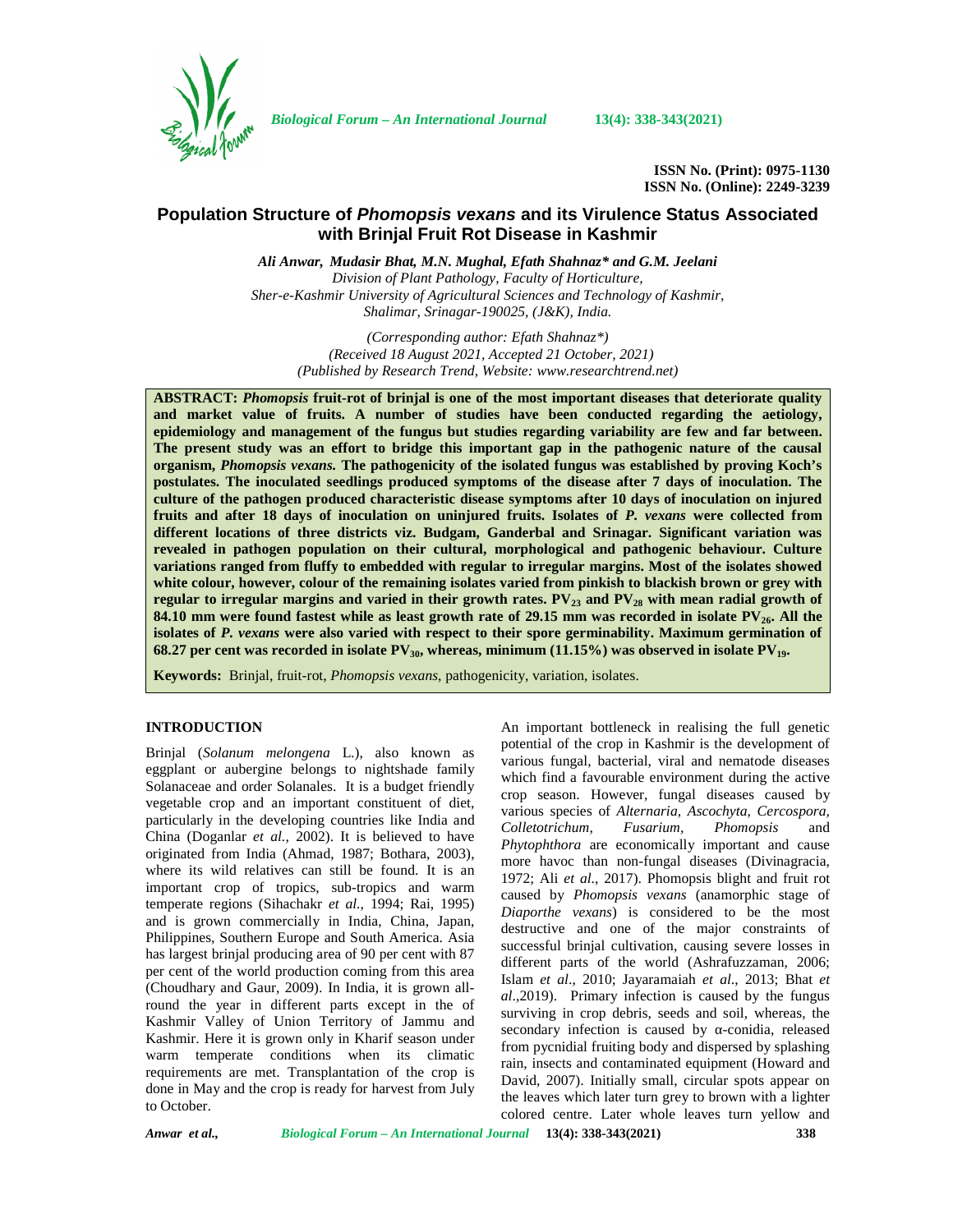eventually die. Lesions on petiole and stem can cause blighting of the affected portions. On fruits also, pale to light brown sunken spots are clearly visible. Later these spots enlarge showing conspicuous concentric rings and eventually the fruits are rotten and mummified (Kumar *et al.,* 1986).

Variability is an important characteristic of pathogens which imparts immense benefits to the pathogenic population. Variability has been reported in *Alternaria* **population.** Variability has been reported in *Alternaria* **18**<br> *porri* (Shahnaz *et al.*, 2013); *Phomopsis vexans* (Jamir *et al.,* 2018); *Sclerotinia sclerotiorum* (Chaudhary *et sclerotiorum al*., 2020); *Sacrocladium oryzae* (Kumar and Rai, 2021) and *Fusarium udum* (Bindhu *et al.,* 2021), among others. The present study was an effort to study **rath** variability among the isolates of *Phomopsis vexans* obtained from different locations of the Union Territory of Jammu & Kashmir. *al., 2021*), among<br>*e* present study was an effort to study<br>among the isolates of *Phomopsis vexans* 

### **MATERIALS AND METHODS AND METHODS**

**Pathogenicity test.** Pathogenicity test was performed on seeds, one month old seedlings and on detached fruits of most susceptible brinjal variety 'Pusa Purple fruits of most susceptible brinjal variety 'Pusa Purple<br>Long' using the method adopted by Sanders and symptom Koreston (2004).

**Variability among the isolates.** Three districts from the Union Territory of Jammu & Kashmir were selected for the collection of thirty isolates of *P. vexans.* From each of these districts two locations were selected *viz.* Palpora and Tailbal from Srinagar, Chadoora and Narkora from Budgam and Lar and Zazuna from Ganderbal. These isolates of *P. vexans* obtained from different sites of the said locations were named as  $PV_1$ to  $PV_{30}$  and were used for further cultural, morphological and physiological studies. ry of Jammu & Kashmir were selected<br>of thirty isolates of *P. vexans.* From<br>tricts two locations were selected *viz*.<br>ilbal from Srinagar, Chadoora and<br>3udgam and Lar and Zazuna from<br>the said locations were named as  $PV_1$ 

Pathogenic variability. There were five isolates of the pathogen (PV<sub>1</sub>, PV<sub>11</sub>, PV<sub>16</sub>, PV<sub>17</sub> and PV<sub>21</sub>) evaluated against 10 germplasm lines of brinjal (Pusa purple cluster, Kashi Tauro, Pusa kranti, Local Long, Pusa Purple Long, KS-224, Swarn mani, SK-BL-01, SK-BL-08 and Pb. Sadabahar) and the reaction of different 08 and Pb. Sadabahar) and the reaction of different brinjal lines against different isolates was recorded after  $P^2$ inoculation of these isolates on the selected brinjal lines.

**Germinability of conidia.** Alpha () and beta () <sup>ve</sup> conidial germination of all the 30 isolates of *P. vexans* was studied to observe whether the isolates varied in their spore germinability by using the 30-days old culture grown on PDA. The pycnidia were taken in sterilized distilled water and crushed with the help of sterilized needle, the spore suspension so obtained was filtered through muslin cloth. Subsequently, the concentration of conidia was adjusted to 50-60 conidia per microscopic field with the help of haemocytometer. 10 µl of conidial suspension of each isolate was placed on cavity glass slides. The slides were then placed in petriplates having moist blotting sheets to maintain humidity and incubated at  $25\pm1\degree$ C for 24 hours. The slides of each isolate were examined microscopically after 24 hours of incubation. Total three replications were taken for each isolate. Before observations, the slides were stained using cotton blue lactophenol. Per of the affreced periods. On thuis also, pale to<br>some that the proposition of the state of the state of the state of the masker spots are clearly visible. Later these are able to provide the masker showing conspicuous conce these isolates on the selected brinjal<br>of conidia. Alpha () and beta ()<br>ation of all the 30 isolates of *P. vexans* r spore germinability by using the 30-days oure grown on PDA. The pycnidia were taken lilized distilled water and crushed with the help lilized needle, the spore suspension so obtained were the more and through muslin clo eventually disk Lation on periodic and sign can cause and generalization we observed disk lator in the specific state of the state of the state of the state of the state of the state of the state of the state of the state

cent germination was observed after 24 hours and was calculated using formula given by Vincent (1947): Per cent spore germination = mination was observed<br>d using formula given b<br>spore germination =

> No. of spores germinated 1,400  $\frac{100 \text{ C or spores generated}}{100} \times 100$

### **RESULTS**

**Isolation and purification.** Diseased samples of brinjal consisting of seed, leaf, stem and fruit were used for the isolation of the pathogen. The pathogen then was purified by single spore technique and transferred to fresh slants containing potato dextrose agar medium. **Isolation and purification.** Diseased samples of brir consisting of seed, leaf, stem and fruit were used for isolation of the pathogen. The pathogen then v<br>purified by single spore technique and transferred<br>fresh slants c

**Pathogenicity test.** Pathogenicity of *Phomopsis vexans vexans*was determined on seedlings and injured/un-injured detached fruits of highly susceptible Pusa Purple Long (PPL) cultivar of brinjal. Observations regarding the pathogenicity of the test pathogen revealed that the initiation of typical symptoms of the disease were recorded after 7 days of inoculation on seedlings and 10 days after inoculation on pin pricked fruits (Plate 1). However, in case of uninjured fruits, the disease symptoms developed 18 days after inoculation. Reisolation from infected seedlings and fruits produced the typical culture of the pathogen, thus confirming the Koch's postulates. Koch's postulates.was determined on seedlings and injured/un-injured<br>detached fruits of highly susceptible Pusa Purple Long<br>(PPL) cultivar of brinjal. Observations regarding the<br>pathogenicity of the test pathogen revealed that the<br>initiatio



Control Inoculated Control Inoculated<br> **Plate 1:** Pathogenicity.

## **Plate 1:** Pathogenicity.

Pathogenicity test on seeds was conducted on apparently healthy seeds of variety 'Pusa Purple Long' by rolling them on actively growing culture of *P*. *vexans*. During this test it was found that seeds inoculated with *P. vexans* showed germination failure and produced poor and weak seedlings which resulted in damping off symptoms on tender stems as compared to normal seedlings produced by healthy seeds (Table 1), thereby confirming its pathogenic nature to cause the disease. Hence it has been proved that the pathogen is able to reduce the germination of seeds. inoculated with *P. vexans* showed germination failure and produced poor and weak seedlings which resulted in damping off symptoms on tender stems as compared to normal seedlings produced by healthy seeds (Table 1), thereb

**Table 1: Effect of** *Phomopsis vexans* **on germination** *Phomopsis* **and vigour of seedlings. and** 

| <b>Treatments</b>                     | <b>Normal</b><br>seedlings | <b>Infected</b><br>seedlings | <b>Ungerminated</b><br>seeds |  |  |  |
|---------------------------------------|----------------------------|------------------------------|------------------------------|--|--|--|
| <b>Healthy</b> seeds<br>(Control)     | 46                         |                              |                              |  |  |  |
| Contaminated<br>seeds $(P.$ vexans)   | 14                         | 15                           | 21                           |  |  |  |
| Result based on 50 seeds in each case |                            |                              |                              |  |  |  |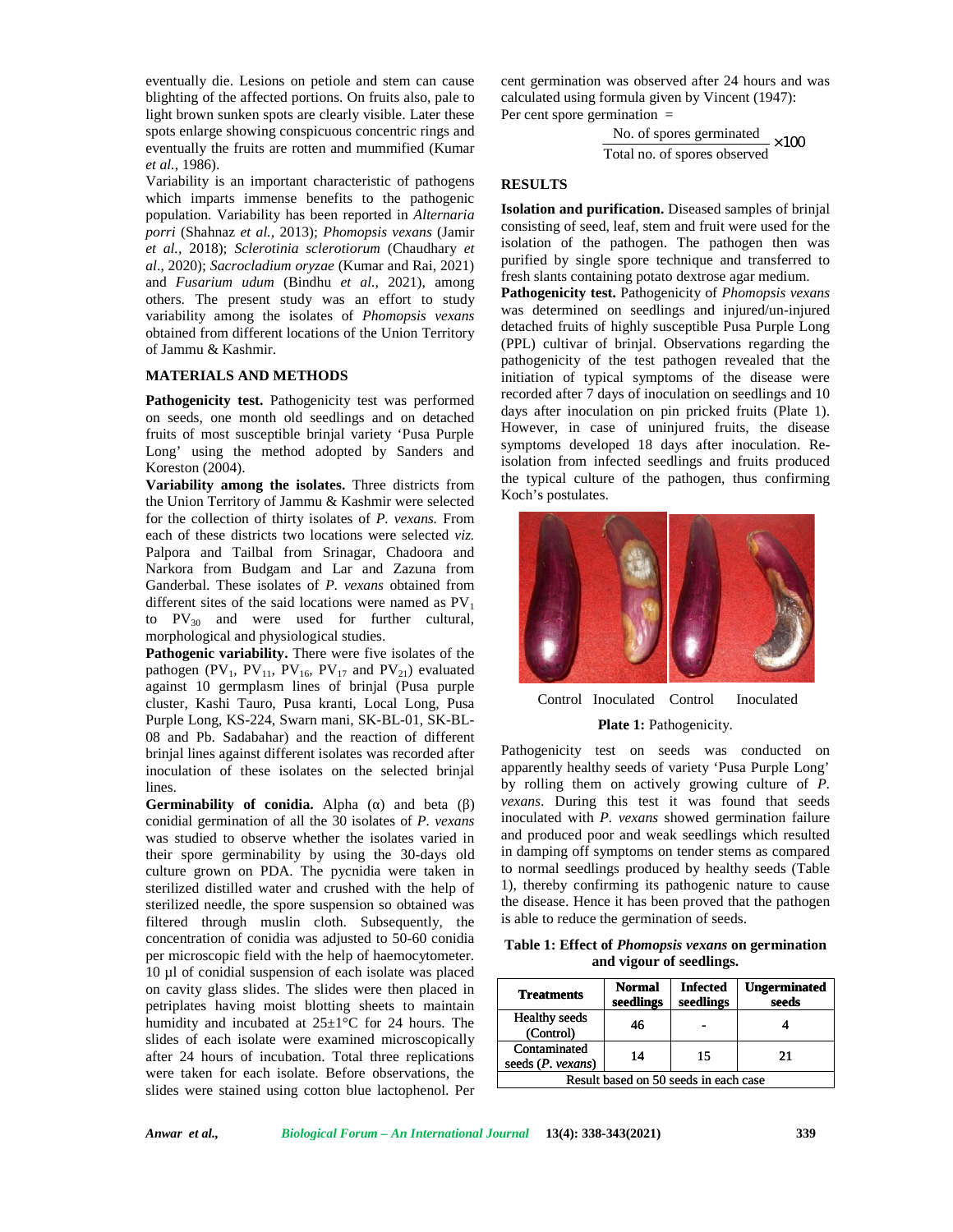

**Plate 2:** Cultural variability in isolates of *Phomopsis vexans.*

**Variability among the isolates of** *Phomopsis vexans.* The different cultures of *P. vexans* differed significantly in their cultural characteristics and there was a distinct variation in shape and color of colony, type, radial growth and mycelial weight. The colony colour varied from snowy white to creamy/milky white among most of the isolates viz.  $PV_1$ ,  $PV_2$ ,  $PV_4$ ,  $PV_6$ , PV<sub>9</sub>, PV<sub>10</sub>, PV<sub>11</sub>, PV<sub>12</sub>, PV<sub>13</sub>, PV<sub>20</sub>, PV<sub>24</sub> and PV<sub>27</sub>, while black to brown in  $PV_3$ ,  $PV_5$ ,  $PV_7$ ,  $PV_8$ ,  $PV_{15}$  and  $PV_{18}$ , whereas,  $PV_{14}$ ,  $PV_{16}$ ,  $PV_{17}$ ,  $PV_{23}$ ,  $PV_{26}$  and  $PV_{28}$ were greyish in colour. Some of the isolates namely  $PV_{21}$  and  $PV_{29}$  were pink in colour. Most of the isolates had fluffy mycelial growth with regular to irregular margins. While fluffy growth was observed in  $PV_1$ ,  $PV_2$ ,  $PV_6$ ,  $PV_7$ ,  $PV_8$ ,  $PV_{11}$ ,  $PV_{12}$ ,  $PV_{13}$ ,  $PV_{19}$ ,  $PV_{20}$ ,  $PV_{23}$ ,  $PV_{24}$ ,  $PV_{25}$ ,  $PV_{27}$ ,  $PV_{28}$  and  $PV_{29}$ , remaining isolates namely  $PV_3$ ,  $PV_4$ ,  $PV_5$ ,  $PV_9$ ,  $PV_{10}$ ,  $PV_{14}$ ,  $PV_{15}$ ,  $PV_{16}$ ,  $PV_{17}$ ,  $PV_{18}$ ,  $PV_{21}$ ,  $PV_{22}$ ,  $PV_{26}$  and  $PV_{30}$  showed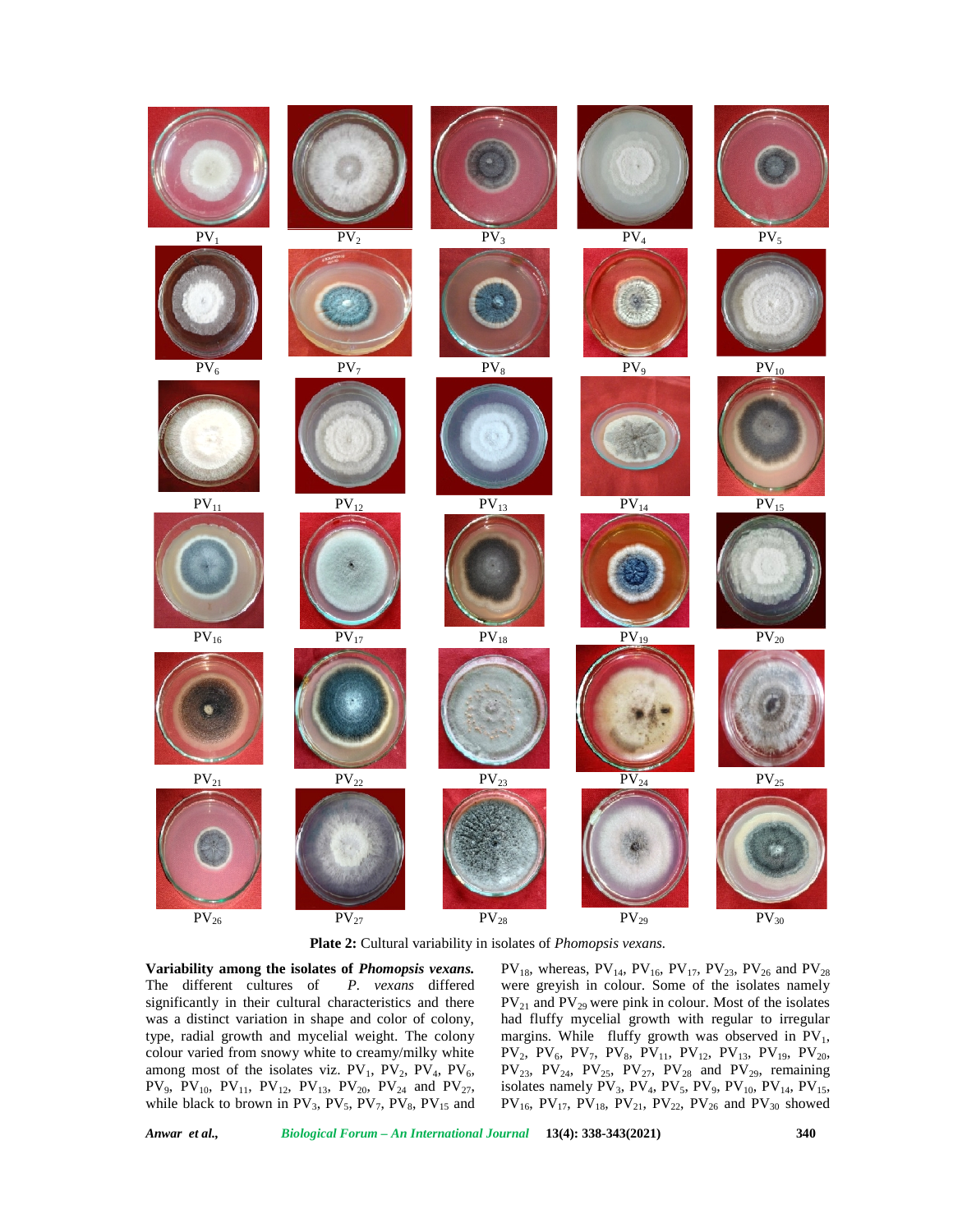embedded mycelial growth. The development of zonation also varied considerably among the isolates with some isolates viz.  $PV_4$ ,  $PV_5$ ,  $PV_6$ ,  $PV_8$ ,  $PV_{10}$ ,  $PV_{12}$ ,  $PV_{13}$  and  $PV_{24}$  showing clear and distinct zonation. In rest of the isolates namely  $PV_1$ ,  $PV_2$ ,  $PV_3$ ,  $PV_7$ ,  $PV_9$ ,  $PV_{11}$ ,  $PV_{12}$ ,  $PV_{14}$ ,  $PV_{15}$ ,  $PV_{16}$ ,  $PV_{17}$ ,  $PV_{18}$ ,  $PV_{19}$ ,  $PV_{20}$ ,  $PV_{21}$ ,  $PV_{22}$ ,  $PV_{23}$ ,  $PV_{25}$ ,  $PV_{26}$ ,  $PV_{27}$ ,  $PV_{28}$ ,  $PV_{29}$  and  $PV_{30}$ zonation did not develop or if developed it was not clear (Plate 2). After 12 gays of growth, there was a significant variation in the radial growth (mm) of different isolates. The fastest mean radial growth of 84.10 mm was recorded in  $PV_{23}$  and  $PV_{28}$  followed by  $PV_{10}$ ,  $PV_{2}$  and  $PV_{25}$  showing radial growth of 83.36, 83.18, 83.02 mm, respectively. The lowest mycelial growth of 29.15 mm was recorded in  $PV_{26}$ . With respect to mycelial dry weight, maximum dry weight of 408.90 mg was found in  $PV_{28}$  followed by  $PV_{10}$  (406.32 mg) and

minimum dry weight of 107.20 mg was produced by isolate  $PV_{26}$ .

**Density and germinability of conidia.** Minimum spore count of -conidia i.e.  $1.47 \times 10^4$  per ml was recorded in isolate  $PV_{20}$  while as maximum spore count of 37.25  $\times$  10<sup>4</sup> per ml was observed in isolate PV<sub>16</sub>. In rest of the isolates sporulation density ranged between 1.47-37.25  $(10<sup>4</sup>)$  per ml (Table 2). All the isolates of *P. vexans* were examined for their spore germinability to observe the variation. Maximum germination of 68.27 per cent was recorded in isolate  $PV_{30}$  however minimum  $(11.15\%)$  was observed in isolate PV<sub>19</sub>. The results further revealed that in remaining isolates, spores germinated between 11.15-68.27 per cent. The conidia of all the isolates did not germinate irrespective of the incubation periods.

**Table 2:Variability in conidia of different isolates with respect to spore density and germination.**

| <b>Isolate</b>  | Concentration of -<br>conidia $(\times 10^4)$ / ml | Germination<br>(%) | Concentration of -<br>conidia $(\times 10^4)$ / ml | Germination (%) |
|-----------------|----------------------------------------------------|--------------------|----------------------------------------------------|-----------------|
| PV <sub>1</sub> |                                                    |                    |                                                    | 0.00            |
|                 | 21.13                                              | 62.05              | 0.00                                               |                 |
| PV <sub>2</sub> | 19.37                                              | 47.15              | 0.00                                               | 0.00            |
| PV <sub>3</sub> | 10.45                                              | 39.28              | 0.00                                               | 0.00            |
| PV <sub>4</sub> | 21.33                                              | 46.12              | 0.00                                               | 0.00            |
| PV <sub>5</sub> | 8.71                                               | 49.20              | 0.00                                               | 0.00            |
| PV <sub>6</sub> | 30.42                                              | 57.43              | 0.00                                               | 0.00            |
| PV <sub>7</sub> | 26.59                                              | 41.35              | 0.00                                               | 0.00            |
| PV <sub>8</sub> | 18.55                                              | 49.66              | 0.00                                               | 0.00            |
| PV 9            | 28.09                                              | 16.40              | 0.00                                               | 0.00            |
| <b>PV 10</b>    | 19.46                                              | 45.53              | 0.00                                               | 0.00            |
| <b>PV11</b>     | 26.11                                              | 60.10              | 0.00                                               | 0.00            |
| <b>PV12</b>     | 23.15                                              | 50.14              | 0.00                                               | 0.00            |
| <b>PV13</b>     | 21.75                                              | 54.04              | 0.00                                               | 0.00            |
| <b>PV 14</b>    | 31.10                                              | 48.66              | 0.00                                               | 0.00            |
| <b>PV 15</b>    | 18.39                                              | 32.57              | 0.00                                               | 0.00            |
| <b>PV</b> 16    | 37.25                                              | 61.38              | 0.00                                               | 0.00            |
| <b>PV17</b>     | 36.17                                              | 66.31              | 0.00                                               | 0.00            |
| <b>PV18</b>     | 33.16                                              | 57.33              | 0.00                                               | 0.00            |
| <b>PV 19</b>    | 4.28                                               | 11.15              | 0.00                                               | 0.00            |
| <b>PV 20</b>    | 1.47                                               | 53.22              | 0.00                                               | 0.00            |
| <b>PV 21</b>    | 20.36                                              | 60.45              | 0.00                                               | 0.00            |
| <b>PV 22</b>    | 12.34                                              | 56.13              | 0.00                                               | 0.00            |
| <b>PV 23</b>    | 14.55                                              | 41.66              | 0.00                                               | 0.00            |
| <b>PV 24</b>    | 26.18                                              | 45.00              | 0.00                                               | 0.00            |
| <b>PV 25</b>    | 27.15                                              | 51.74              | 0.00                                               | 0.00            |
| <b>PV 26</b>    | 32.71                                              | 55.61              | 0.00                                               | 0.00            |
| <b>PV 27</b>    | 22.62                                              | 59.02              | 0.00                                               | 0.00            |
| <b>PV 28</b>    | 29.03                                              | 24.53              | 0.00                                               | 0.00            |
| <b>PV 29</b>    | 6.58                                               | 30.29              | 0.00                                               | 0.00            |
| <b>PV 30</b>    | 4.35                                               | 68.27              | 0.00                                               | 0.00            |

\*Mean of three replicates

#### **DISCUSSION**

The perfect stage of the pathogen was not observed during the course of present investigations. Similar results have been reported by other workers (Islam *et al.,* 2010; Ganaie, 2014). The pathogenicity of *P. vexans* was successfully established on seeds, young and seedlings and detached fruits of brinjal by different methods. Mir, (1992) proved pathogenicity of *P. vexans* by inoculation, with conidial suspension of the pathogen, of healthy seeds and detached injured brinjal

fruits. Similar technique on fruits was also adopted by Thind and Jhooty (1990); Ganaie (2014) to prove the pathogenicity of *P. vexans*. Ahmad (1987) observed that fruits inoculated with *P. vexans* by pin prick method developed symptoms like rot lesions after 15 days of incubation at  $25^{\circ}$ C in BOD incubator. Singh Chand, (1986) while investigating the pathogenicity of *P. vexans* revealed that un-injured mature fruits did not produce any symptoms but the fruits given half centimeter injury produced clear symptoms. Similarly, Lal *et al.* (1981) have also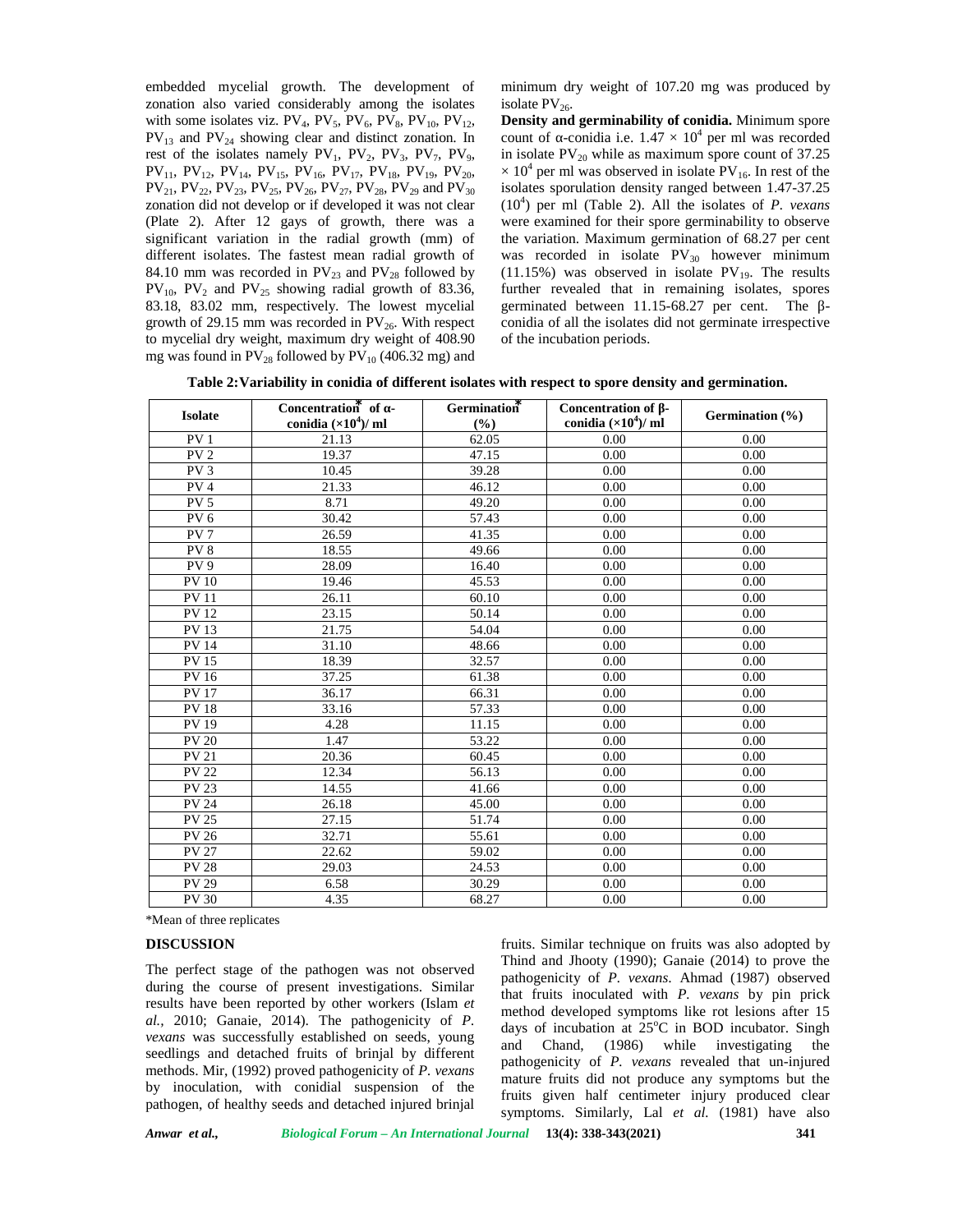confirmed and reported that the plant injury means of various biotic (Verma and Anwar, 1997-98) and abiotic injury is necessary for disease development and ripe fruits are more susceptible than green ones. These observations are in agreement with the present findings. Results of the pathogenicity on seedlings were in support of Bhardwaj and Vineeta, (2013) who observed that symptoms on brinjal seedlings appeared after 7-9 days after inoculation of *P. vexans*. Besides colony character and its growth characteristics formed major inputs to confirm identity of the *P. vexans*. Our results found during the present study are also in agreement with the above findings**.**

The present study on spore count and germinability of -conidia of different isolates was made by recording concentration of spores per ml of the spore suspension and the germinability after 24 hours of incubation. All the isolates distinguished significantly with respect to spore count as very little spore count was recorded in isolate  $PV_{20}$  while as maximum spore count was found in isolate  $PV_{16}$ . Similarly, significant variation was found with respect to germinability of -conidia in different isolates of *P. vexans*. Maximum germination of 68.27 per cent was recorded in isolate  $PV_{30}$  while as minimum germination of 11.15 per cent was found in isolate  $PV_{19}$ . The results attained are in conformity to those of Islam (2006); Akhtar (2006); Akhtar and Chaube, (2006).

A successful disease management programme depends on a number of factors, foremost among which is an understanding of pathogen population structure and mechanism by which variation arises within populations. These variations in populations of pathogens can be discerned on the basis of different morphological, cultural and pathogenic characteristics. The present work was a step towards ascertaining the prevalence of variation amongst the isolates of *P. vexans* obtained from different locations of the valley. Variation among different locations in furnishing the isolates might be due to variation in environmental conditions like temperature, relative humidity, rainfall etc. and also due to different disease status at different locations. High variability at some locations corresponded to high disease incidence and intensity in those locations. This can be attributed to the use of contaminated seeds, susceptible varieties, microclimate (modified by variation in plant spacing) besides faulty cultural practices and neglected spray programme. Variability in *P. vexans* might also be due to genetic factors like mutation, recombination, parasexuality etc. In the present study isolates of *P. vexans* varied in their cultural characteristics viz. colony type, colony colour and germinability and density of spores. Colonies were fluffy and embedded with colour ranging from white, pinkish to blackish brown and greyish. The extent and magnitude of differences, invariably and significantly do establish the existence of variability in natural population of *P. vexans.* Several workers have also reported cultural variability among the isolates of *P. vexans* (Akhtar and Chaube, 2006; Islam *et al.,* 2010; Rohini *et al.,* 2016; Ahmad *et al*., 2017; Thesiya *et al.,* 2020). Heng *et al.,* (2021) analysed the genome

sequence of *Phomopsis vexans*: a fungal pathogen causing Phomopsis blight of eggplant and found that the complete genome was about 59.78 Mb with 51.24% G+C content and 4.93 Mb contig. N50. Rajput *et al.,* (2021) created three groups A, B and C through neighbour joining cluster analysis based on the morpho cultural characteristics of twelve *Phomopsis* isolates collected from various oilseed crops. Thus, it is clear that variability exists in different isolates of *Phomopsis vexans* isolates of Jammu & Kashmir. However, further studies are needed to ascertain the genetic diversity of this species under the agro-climatic conditions of Kashmir.

#### **Conflict of Interest.** None.

#### **REFERENCES**

- Ahmad (1987). Sources of resistance in brinjal to Phomopsis fruit rot. *Indian Phytopathology, 40*(l): 98-99.
- Ahmad A., Hussain A., Anwar, A., Bhat M., Ganaie N., Ambardar, V. K., Hassan M. G., Hassan, M., & Hassan G. (2017). Symptomatology and Morpho cultural characteristics of Phomopsis fruit Rot of Brinjal caused by *Phomopsis vexans* in Kashmir. *Ecology, Environment & Conservation*, *23*: 229-236.
- Akhtar J., & Chaube H. S. (2006). Variability in Phomopsis blight pathogen. Indian *Phytopathology, 59*(4): 439- 444.
- Akhtar, J. (2006). Variability in production, interconversion and germinability of and conidia in *Phomopsis vexans. Journal of Mycology and Plant Pathology, 36*(2): 193-196.
- Ali Anwar, Bhat M. A., Ganaie N., Ambardar V. K., & Hassan M. G. (2017). Prevalence and management through relative performance of organic mulches and fungitoxicants of noxious Phomopsis fruit rot (*Phomopsis vexans,* Sacc. & Syd.) Harter, in brinjal ecology of Kashmir. *The Pharma Innovation Journal,* 6(9): 318-323.
- Ashrafuzzaman H. (2006). Udvid Rogbighan Publication Bangle Academy, Dhaka-1000, Bangladesh pp. 260.
- Bhardwaj N. K., & Vineeta S. (2013). Comparative study of inoculation method of fungus *Phomopsis vexans* in seed and seedling stage of brinjal under *in vitro* condition. *Trends in Biosciences, 6*(3): 300-301.
- Bhat M. A., Ali Anwar, Mughal M. N., Mohiddin F., Makhdoomi M., Bhat A. H., & Fayaz U. (2019). Morpho-cultural and pathological variability in *Phomopsis vexans* causing leaf blight and fruit rot of brinjal in Kashmir. *Indian Phytopathology, 72*: 225–233.
- Bindhu, K. G., Yenjerappa, S. T., Ajithkumar, K., Gururaj, S. Sreenivasa, A. G., & Mahadevaswamy. 2021. Occurrence and prevalence of Fusarium wilt in major pigeonpea growing areas of North Eastern Karnataka. *Biological Forum – An International Journal, 13*(2): 201-210.
- Bothara, P. A. (2003). Bioefficacy of different endosulphan formulations against brinjal shoot and fruit borer, *Leucinodes orbonalis* Guenee. *Insect Science, 4*(1): 103-104.
- Chaudhary, S., Mehi Lal, Sagar, S. Tyagi, H. Kumar, M., & Sharma, S. (2020). Genetic diversity studies based on morpho-pathological and molecular variability of the *Sclerotinia sclerotiorum* population infecting potato (*Solanum tuberosum* L.). *World Journal of Micobiology and Biotechnology*, *36*(12): 1-15.

*Anwar et al., Biological Forum – An International Journal* **13(4): 338-343(2021) 342**